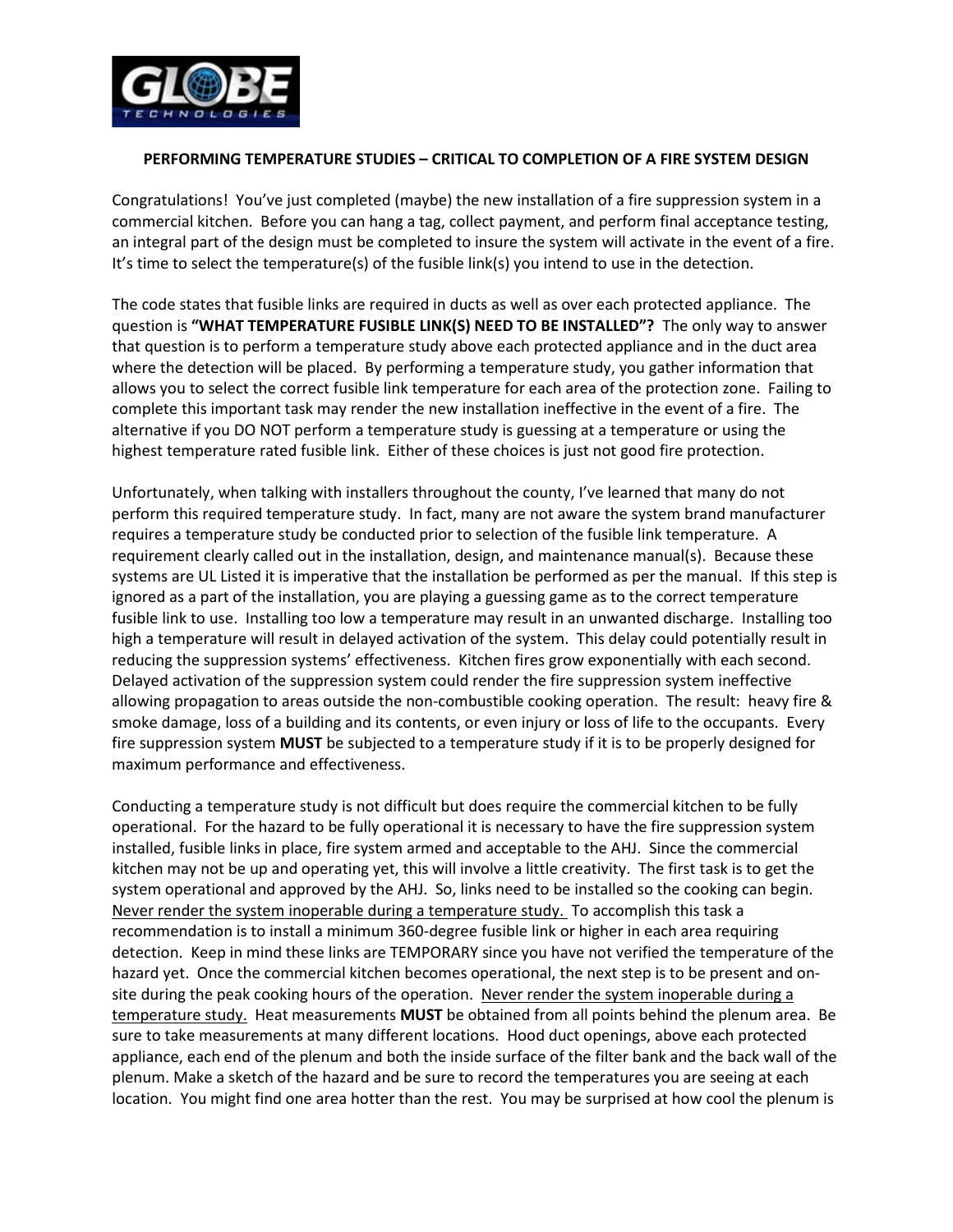

or how hot it is in each area. The information you gather will assist you in the proper selection of the correct temperature fusible link. Many installers use the same temperature fusible link throughout their installations. This is NOT recommended unless the temperature study indicates the need for the same fusible link in each area. The correct temperature fusible link should be about 60 degrees greater than the temperature you recorded in that area during the temperature study. For example: If you measure a temperature in the duct of 300 degrees Fahrenheit then the proper temperature fusible link will be one rated and designed to function at 360 degrees. Likewise, if the temperature you record is higher or lower in an area you will need to select the temperature fusible link designed for areas experiencing those low or elevated temperatures. Globe Technologies offers fusible links beginning at 135 degrees Fahrenheit to 500 degrees Fahrenheit so there are many options. Consult the installation design and maintenance manual for the system brand you are installing for further info on ambient temperatures and the proper temperature fusible link to be used. You may find that the hazard will require the use of different temperature fusible links throughout the hazard. This is not a problem and in fact, has finetuned the system design for maximum performance based on the hazard and the temperature study. Once you have recorded the temperature within the plenum and and at various locations throughout the hazard you will need to remove the temporary links used for testing purposes and replace them with the proper temperature links selected based on the study. You have now complied with the requirement of the installation, design and maintenance manual and the fire system is ready to be put online standing watch and ready for action should it be called upon.

For you to conduct a heat temperature study you will need the proper tools of the trade. There are several different available options. For more information, please view this YouTube Video: [https://youtu.be/YDwNCQhfMgM.](https://youtu.be/YDwNCQhfMgM) Each will do the job so use the one that best meets your needs. Never render the system inoperable during a temperature study.

To validate that temperatures do not change, place in the job file the original temperature study document you created. At least once a year or more frequently, or as necessary perform this study again confirming the findings. Insure things have not changed within the hazard. Dirty hoods, plugged filters, degrading exhaust fans, drive belt wear may change the information forcing you to change out a lower temperature fusible link for a higher temperature fusible link to meet the changes in ambient temperatures at the fusible link locations.

Changing fusible link temperatures should only be done as a temporary solution to a more serious underlying issue. Dramatic increases in temperature are a clear indication that the ventilation system is not operating to its original installation specifications or that additional appliances may have been added after the ventilation system was designed creating a potential hazard. Be sure to inform the ownership of these temperature changes and that the ventilation system should be inspected to insure it is operating as intended and to its peak performance.

Follow up after ventilation inspections or corrective actions to the hazard verifying they have been performed and using the original heat temperature study info, verify that the temperatures are now within the original design. Install the correct temperature fusible links in the detection zones. Document these changes as well as the changes you have made to the fusible link temperatures if you found changes to the original study during the verification process. Always be sure to keep good records. Should a problem ever arise with the design, operation or effectiveness of the fire suppression system your best defense is documentation, documentation, documentation!